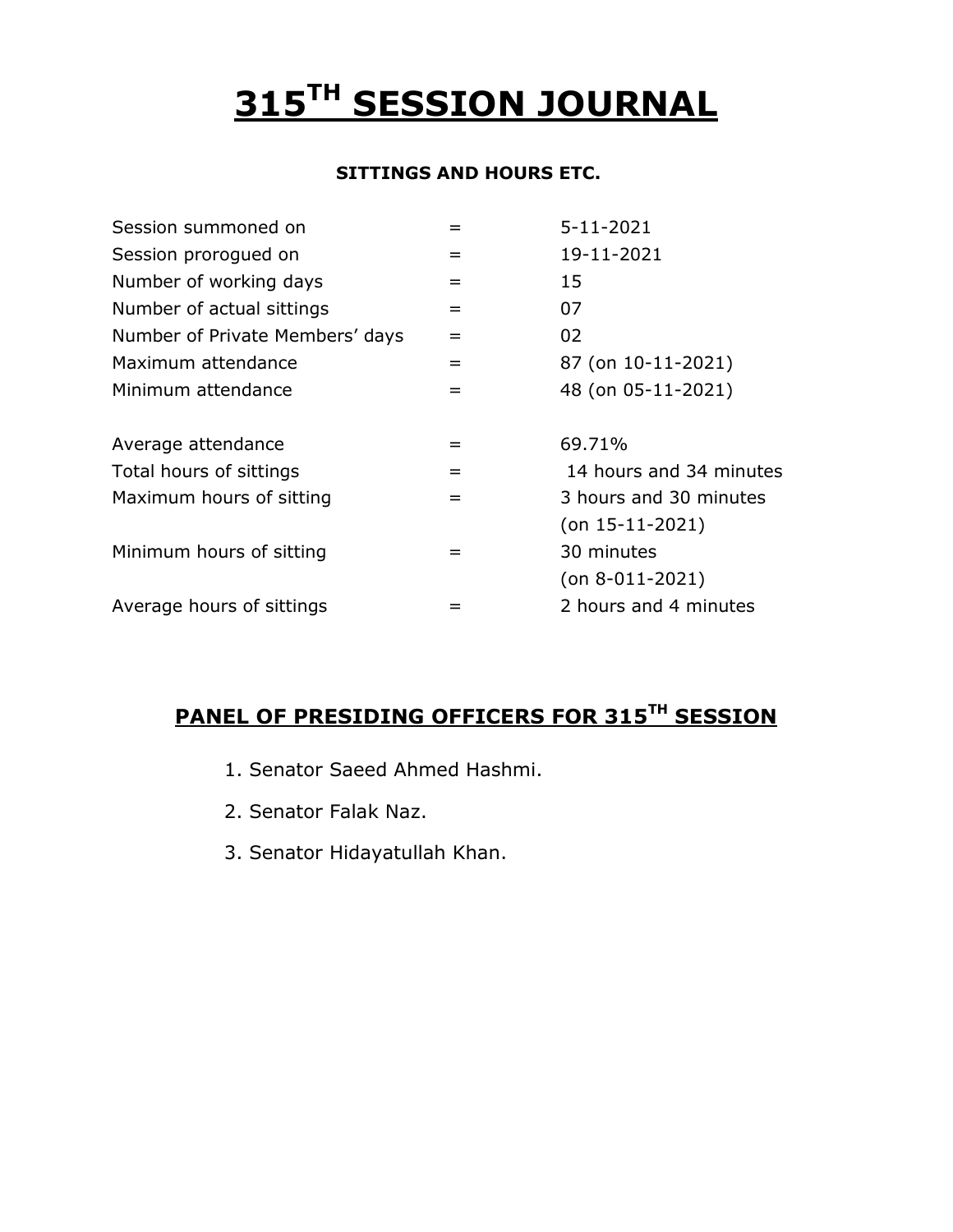## **BUSINESS TRANSACTED DURING 315th SESSION OF THE SENATE**

## **STATEMENT OF THE BILLS**

| 1. | Bills received from the National Assembly                                     | 07 |
|----|-------------------------------------------------------------------------------|----|
| 2. | Bills referred to the Standing Committees (including Ordinances laid first in | 13 |
|    | the Senate)                                                                   |    |
| 3. | Bills withdrawn by the Members-Incharge                                       | 01 |
| 4. | Bills passed by the House                                                     | 05 |
| 5. | Ordinances Laid                                                               | 09 |
| 6. | Presentation of Money Bill                                                    | 01 |

## **FATEHA**

| <b>DATE</b> | <b>SUBJECT</b>                                                                                                                                                                                                                                                                                                                                                                                      |
|-------------|-----------------------------------------------------------------------------------------------------------------------------------------------------------------------------------------------------------------------------------------------------------------------------------------------------------------------------------------------------------------------------------------------------|
| 5-011-2021  | The House offered fateha for the following:-<br>Mohsin-e-Pakistan Dr. Abdul Qadeer Khan, renowned<br>Τ.<br>scientist who played key role in development of<br>Pakistan's nuclear program.<br>ii.<br>Martyrs of police and armed forces who laid their lives<br>in the line of duty in different parts of the country.<br>iii.<br>Doctors, paramedics and citizens who lost their lives<br>to COVID. |
|             |                                                                                                                                                                                                                                                                                                                                                                                                     |

# **RESOLUTIONS**

| Passed by the House |
|---------------------|
|---------------------|

## **MOTIONS UNDER RULE 218**

# **STARRED QUESTIONS**

| Replied               | n r<br>ပပ |
|-----------------------|-----------|
| Referred to Committee | UC        |

# **CALLING ATTENTION NOTICES**

| Statement made in the house |
|-----------------------------|
|-----------------------------|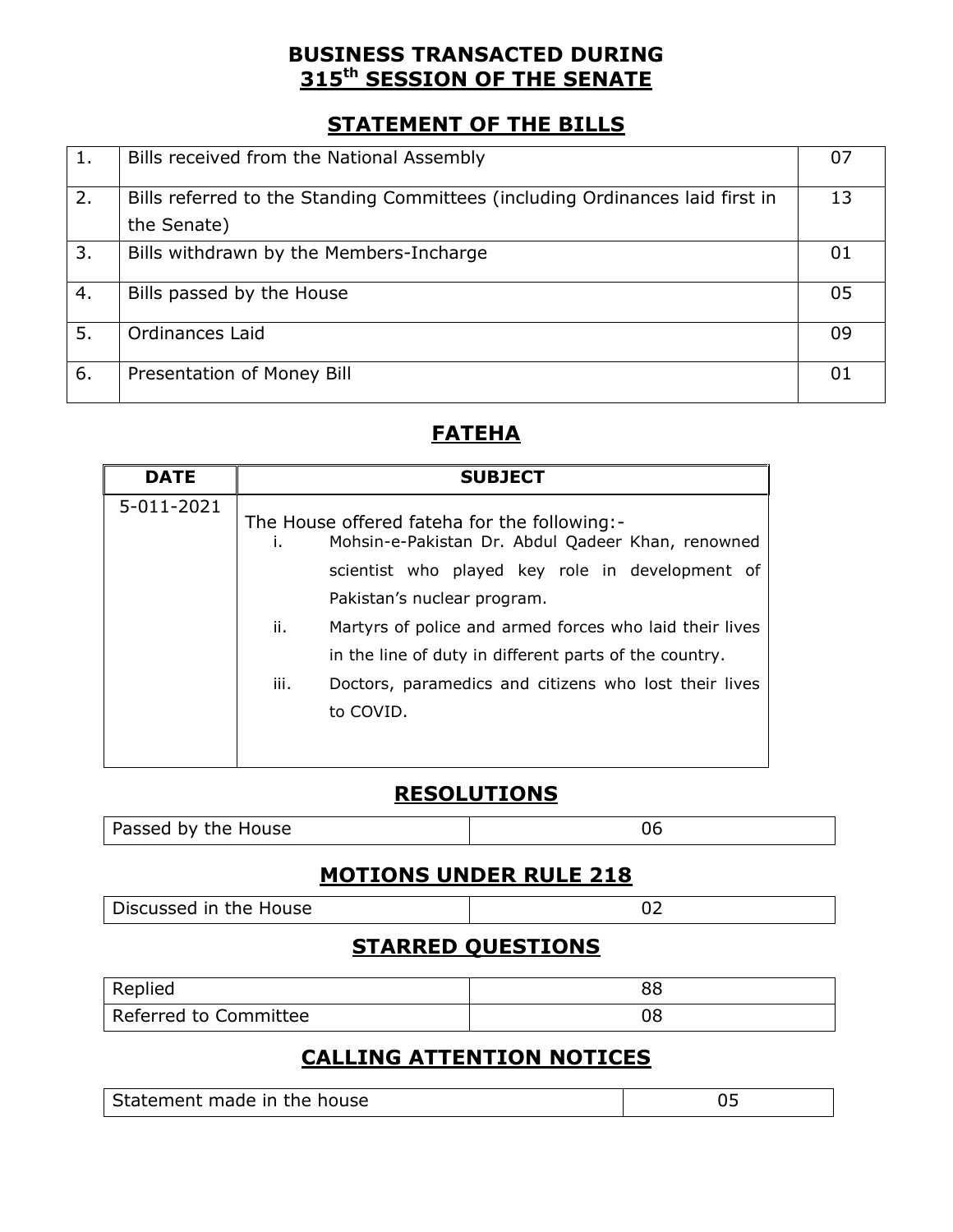# **PAPERS LAID BEFORE THE SENATE DURING SESSION 315th**

- 1. Mr. Ali Muhammad Khan, Minister of State for Parliamentary Affairs on behalf of Minister In-Charge for Finance and Revenue, laid before the Senate the Report on 1st Biannual Monitoring on the Implementation of NFC Award (July-December, 2020), as required under clause (3B) of Article 160 of the Constitution of the Islamic Republic of Pakistan.
- 2. Mr. Ali Muhammad Khan, Minister of State for Parliamentary Affairs on behalf of Minister in-Charge for Establishment Division, laid before the Senate the Federal Public Service Commission's Annual Reports for the years 2018 and 2019, as required under sub-section (1) of section 9 of the Federal Public Service Commission Ordinance, 1977 (Ordinance No. XLV of 1977).

# **POINTS OF PUBLIC IMPORTANCE RAISED DURING THE SESSION**

- 1. Leader of the House pointed out the change of time of sessions at last hour which causes inconvenience for the Members. He was of the view that in case of any engagement of the Chair, the Deputy Chairman or the Presiding Officers can start the proceedings.
- 2. Senator Fida Muhammad raised the matter regarding target killings social worker and media person in Malakand. Following Member's also spoke on the issue:-
	- 1. Senator Bahramand Khan Tangi.
	- 2. Senator Mushtaq Ahmad.

#### **After hearing the Member's, the matter was referred to the Committee concerned.**

3. Senator Saifullah Abro spoke about the killing of Nazim Jokhio in Thatta at the hands of a sitting MPA of Sindh Assembly.

#### **Senator Dr. Shahzad Waseem, Leader of the House and Minister of State for Parliamentary Affairs, Mr. Ali Muhammad Kahn responded the issue.**

4. Senator Molana Abdul Ghafoor Haideri spoke about incident of killing of a doctor named Dr. Zaheer Lango of Mangochar District Kalat, Balochistan whose culprits have not been apprehended so far.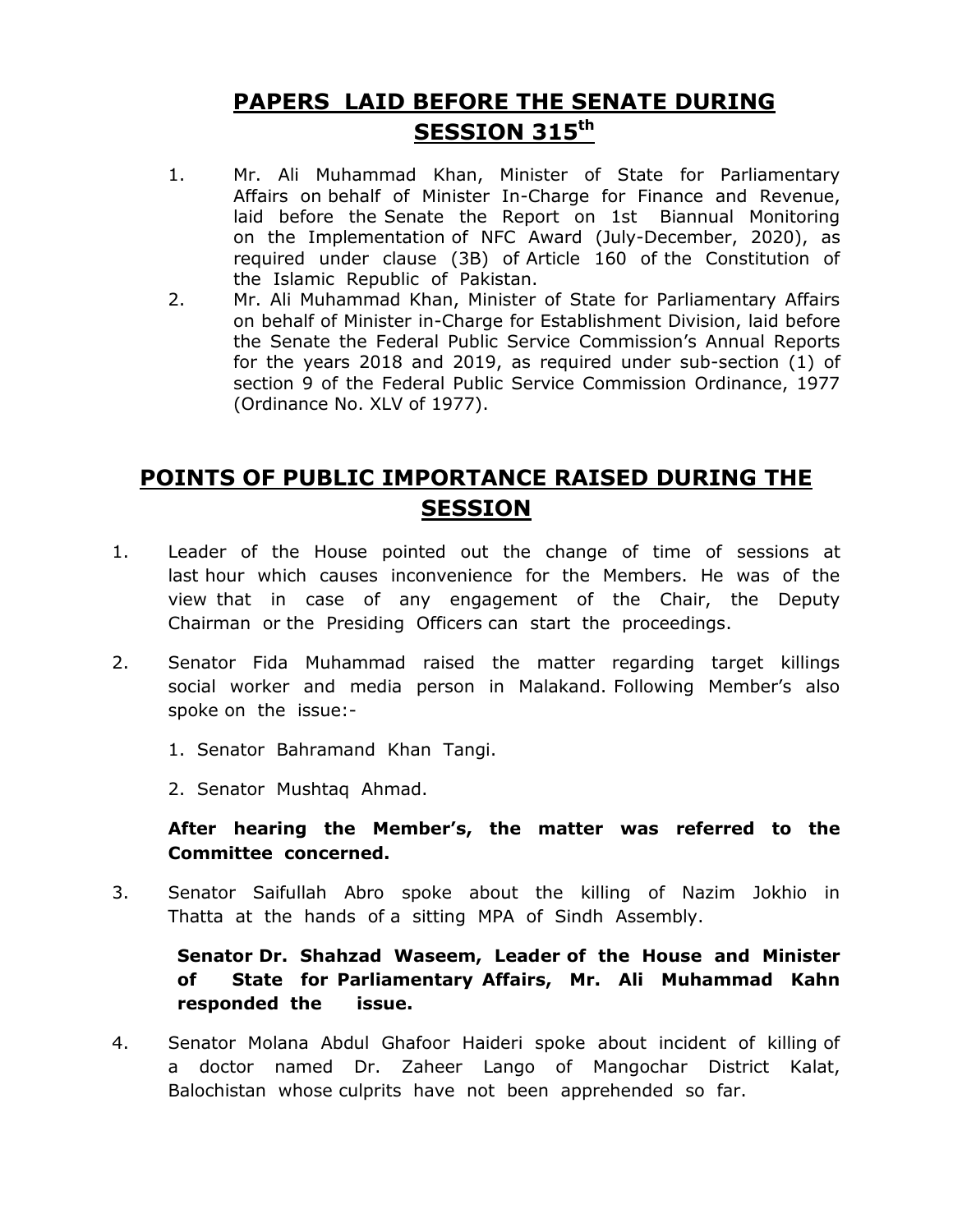**After hearing the Member, the Hon'ble Chairman Senate directed to seek detailed report of the incident mentioned by the Member from the Chief Secretary and IGP Baluchistan.**

- 5. Senator Mian Raza Rabbani spoke about undermining of Parliament by the Government on issues of national security and national importance.
- 6. Senator Dost Muhammad spoke about land mines issues in Waziristan.
- 7. Senator Walid Iqbal spoke about the establishment of permanent Secretariat of CCI by the current Government which was a long standing demand. Senator Muhammad Akram drew attention of the House the incident of abduction of two students of Quetta University for which the student are protesting and the University is closed.
- 8. Senator Muhammad Hamayun Mohmand pointed out the need for declaring erstwhile FATA as rural area of KPK and to reserve separate quota for such areas.
- 9. Senator Mushtaq Ahmed pointed out that the Government has never presented any report of the Pakistan Poverty Alleviation Fund (PPAF) in the House. The Member further stated that since the role of this Fund is very important, therefore, report of the Fund containing its performance in last five years, allocation of funds by the Government to the Fund, its expenses, details of its Board of Directors and audit report of the funds allocated to the Fund should be presented before the Senate.

#### **After hearing the Member, the Hon'ble Chairman Senate directed that the Minister concerned may be asked to present last five year's detailed report of PPAF to the House.**

10. Senator Mushtaq Ahmed pointed out the problems being faced by the female folk of Upper and Lower Dir due to non-availability of female staff in the NADRA offices. The Member further stated that people of the area have to wait in the ques for hours causing great problems to the people coming from far flung areas.

#### **After hearing the Member, the Hon'ble Chairman Senate directed to seek report in this regard from Chairman NADRA.**

- 11. Senator Dost Muhammad Khan pointed out the under development of erstwhile FATA and need of separate Secretariat for merged districts.
- 12. Senator Saifullah Abro pointed out the problems being faced by the people of Sindh and urged that Health Cards may also be issued to the people of Sindh. He also spoke about the charging of fee by NADRA for renewal of CNICs or for change of any particulars in CNIC.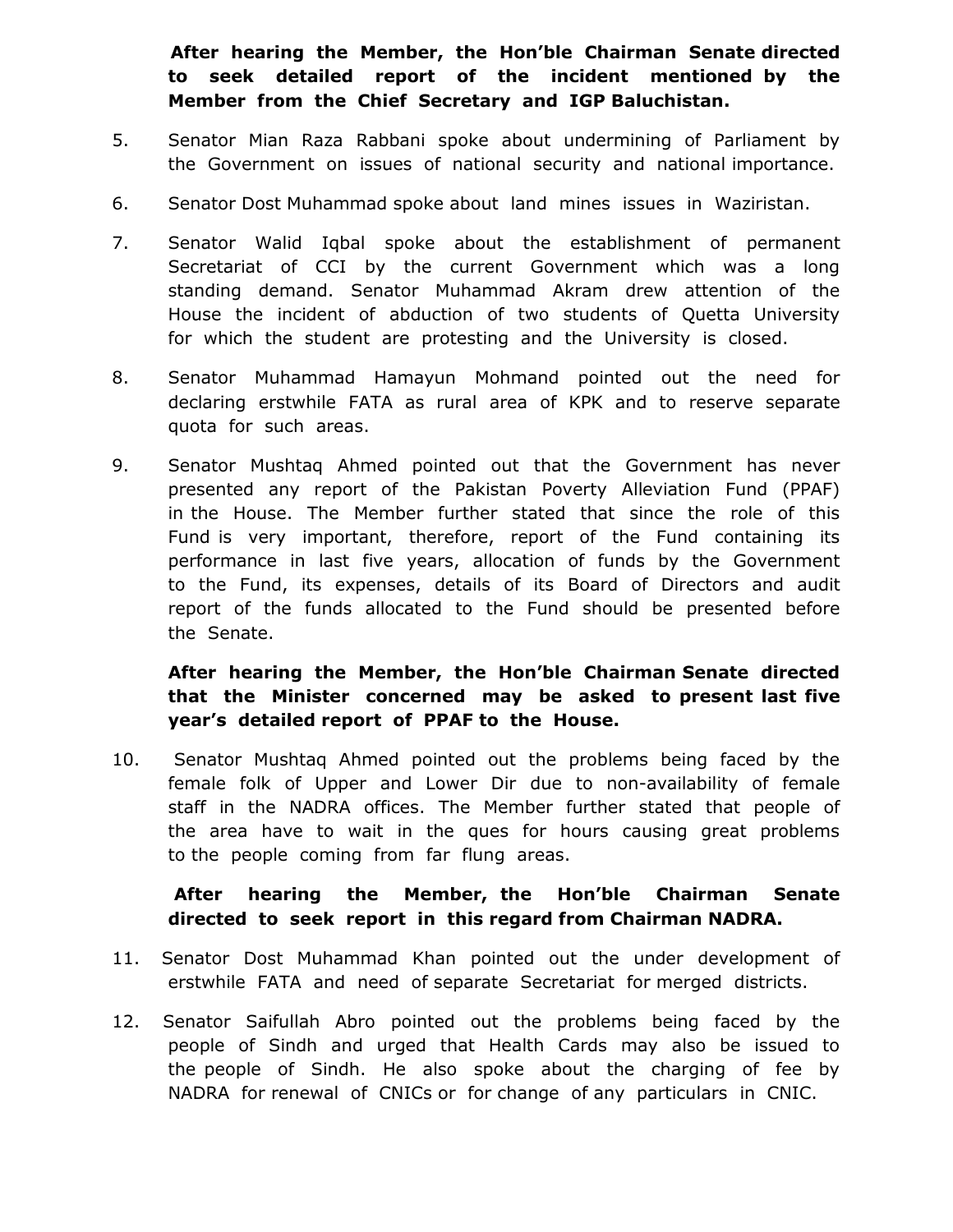- 13. Senator Behramand Khan Tangi pointed out the absence of Ministers concerned and the senior officers of the Ministries in the meetings of Standing Committees.
- 14. Senator Muhammad Qasim regarding non-completion of gas schemes in various area of Balochistan**. Chairman referred the matter to the Standing Committee concerned.**
- 15. Senator Kamil Ali Agha pointed out the inclusion of his name in the Parliamentary Committee on appointment of Members ECP and then exclusion of his name without any consultation with him.
- 16. Senator Azam Nazeer Tarar referred the allegations leveled by Chief Judge, GB and spoke about the political victimization of leadership of mainstream political parties by using the judicial process. Following Members also spoke on this issue:-

#### **1. Leader of the Opposition.**

#### **2. Leader of the House.**

#### **3. Senator Ijaz Chaudhry.**

17. Senator Kamran Murtaza pointed out the incidents of abduction of lawyers and their relatives in Balochistan.

- 18. Senator Hidayatullah pointed out the ignoring of small political parties representation in the Parliamentary Committees.
- 19. Senator Syed Yousuf Raza Gillani, Leader of the Opposition spoke about the proposed legislation in the Joint sitting which needs further consultation. Following Members also spoke on the issue:-

#### **1. Mr. Babar Awan, Adviser to the Prime Minister on Parliamentary Affairs.**

#### **2. Senator Sherry Rehman.**

#### **3. Senator Dr. Shahzad Waseem, Leader of the House.**

#### **4. Senator Faisal Javed.**

- 19. Senator Jam Mehtab pointed out that the Members should not give an impression in their debates that Karachi is apart from Sindh.
- 20. Senator Danesh Kumar congratulated all sikh community on birthday of Baba Guru Nanak Sahib.